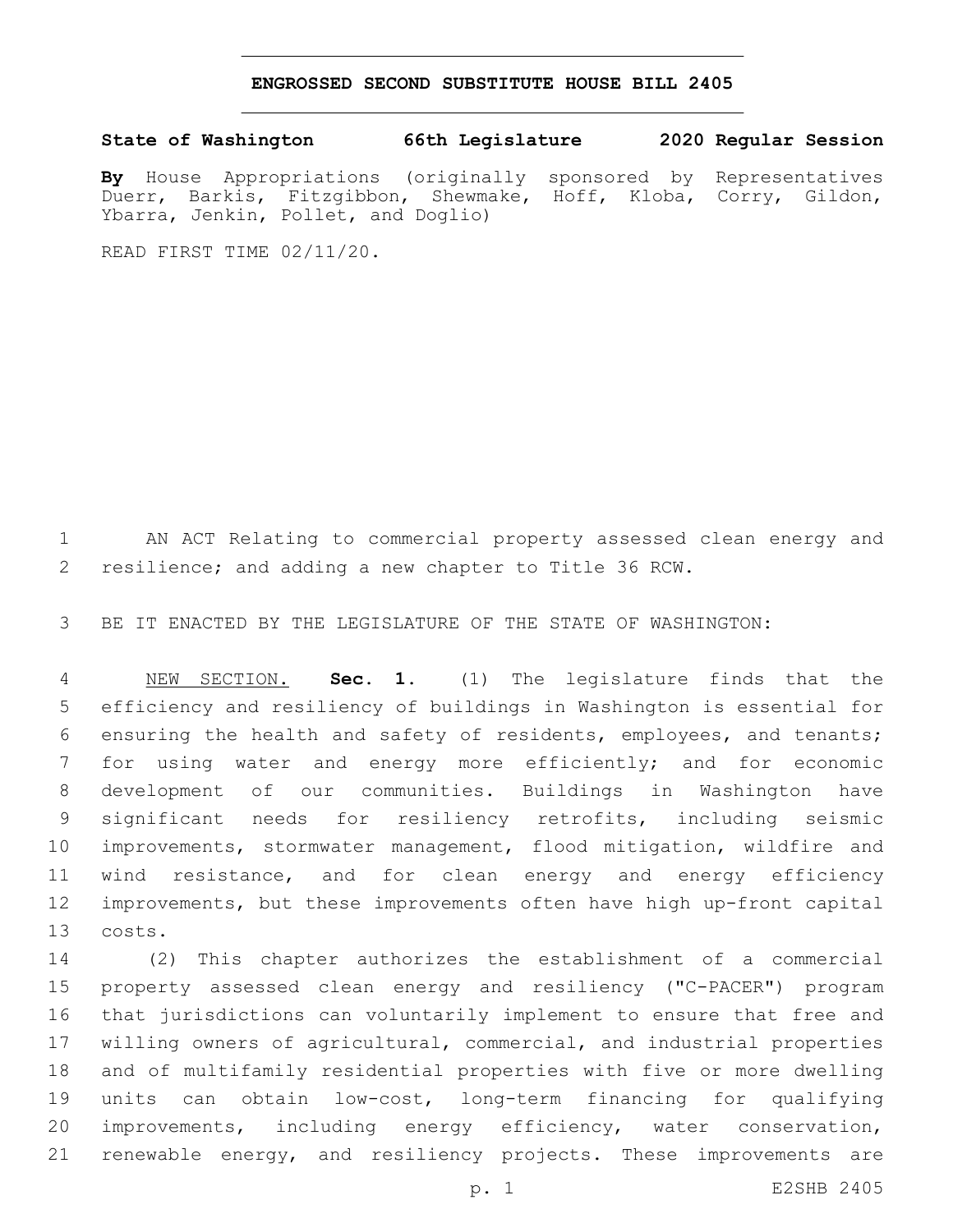repaid without the accumulation of cost to the county and without the creation of a personal debt obligation to the property owner. The debt obligation is instead carried by the property and remains with the property until repaid, regardless of any potential transfer of property ownership. After the adoption of a C-PACER program, a county's role is limited to the recordation of C-PACER liens and 7 administration of the C-PACER program.

 (3) The legislature declares that the establishment and operation of a C-PACER program under this chapter serves important public health and safety interests. A qualified improvement as defined in section 2 of this act provides benefit to the public, either in the form of energy or water resource conservation, reduced public health risk, or reduced public emergency response risk. Accordingly, the governing body of a county is authorized to determine that it is convenient and advantageous to adopt a program under this chapter.

 NEW SECTION. **Sec. 2.** The definitions in this section apply throughout this chapter unless the context clearly requires otherwise.

 (1) "Capital provider" means any private entity that makes or 20 funds C-PACER financing under this chapter.

 (2) "C-PACER financing" means an investment from a capital provider to a property owner to finance a qualified project as 23 described under this chapter.

 (3) "C-PACER lien" means the lien recorded at the county on the eligible property which remains on the property until paid in full.

 (4) "Eligible property" means privately owned commercial, industrial, or agricultural real property or multifamily residential real property with five or more dwelling units. Eligible property may be owned by any type of business, corporation, individual, or 30 nonprofit organization permitted by state law.

 (5) "Financing agreement" means the contract under which a property owner agrees to repay a capital provider for the C-PACER financing including, but not limited to, details of any finance charges, fees, debt servicing, accrual of interest and penalties, and any terms relating to treatment of prepayment and partial payment of 36 the C-PACER financing.

 (6) "Program" means a C-PACER program established under this 38 chapter.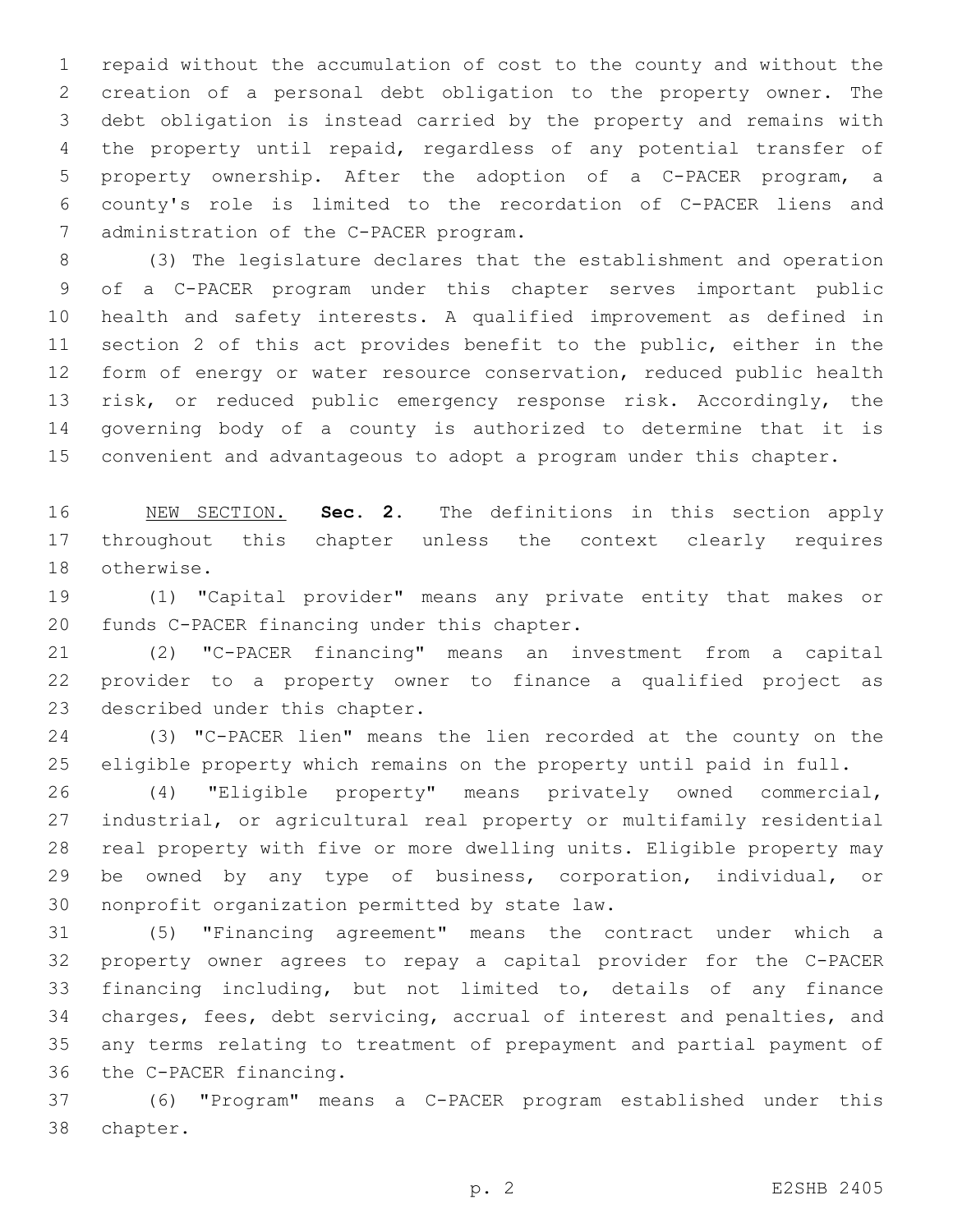(7) "Program guidebook" means a comprehensive document that illustrates the applicable region for a program and establishes any appropriate guidelines, specifications, underwriting and approval criteria, and any standard application forms consistent with the administration of a program and not detailed in this chapter.

 (8) "Project application" means an application submitted to the department of commerce to demonstrate that a proposed project qualifies for C-PACER financing and for a C-PACER lien.

 (9) "Qualified improvement" means a permanent improvement affixed to real property and intended to: (a) Decrease energy consumption or demand through the use of efficiency technologies, products, or activities that reduce or support the reduction of energy consumption, allow for the reduction in demand, or support the production of clean, renewable energy, including but not limited to a product, device, or interacting group of products or devices on the customer's side of the meter that generates electricity, provides thermal energy, or regulates temperature; (b) decrease water consumption or demand and address safe drinking water through the use 19 of efficiency technologies, products, or activities that reduce or support the reduction of water consumption, allow for the reduction in demand, or reduce or eliminate lead from water which may be used for drinking or cooking; or (c) increase resilience, including but not limited to seismic retrofits, flood mitigation, stormwater management, wildfire and wind resistance, energy storage, and 25 microgrids.

 (10) "Qualified project" means a project approved by the department of commerce, involving the installation or modification of a qualified improvement, including new construction or the adaptive reuse of eligible property with a qualified improvement.

 (11) "Region" means a geographical area as determined by a county 31 pursuant to section 4 of this act.

 NEW SECTION. **Sec. 3.** (1) The department of commerce shall establish a voluntary statewide C-PACER program that counties may choose to participate in.

 (a) The department of commerce must administer the statewide program available to counties efficiently and transparently, 37 including by:

 (i) Making any services that the department may choose to offer to property owners, such as estimating energy savings, overseeing

p. 3 E2SHB 2405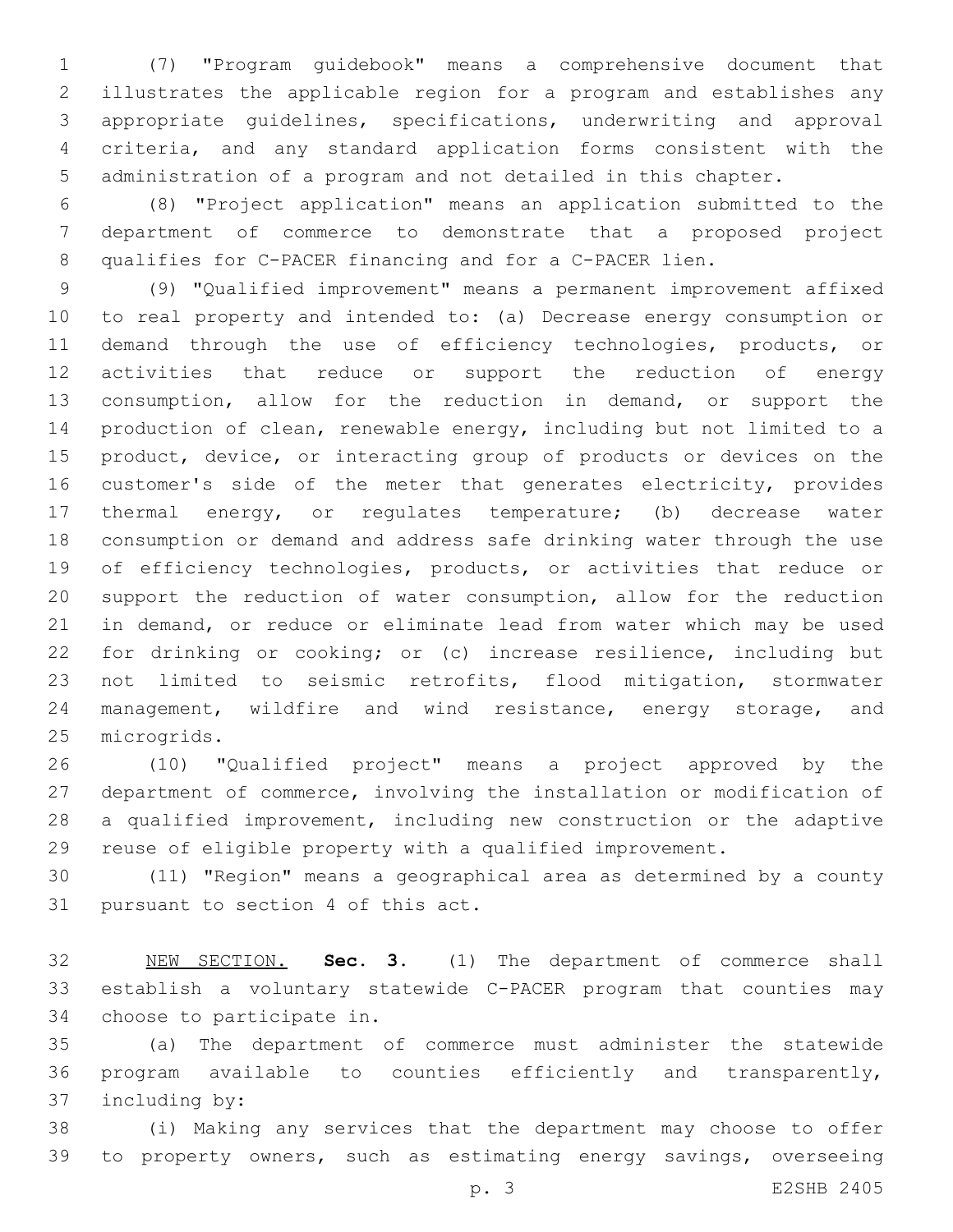project development, or evaluating alternative equipment installations, priced separately and open to purchase by the property 3 owner from qualified third-party providers;

 (ii) Making any properties participating in the statewide program available to receiving impartial terms from all interested and qualifying third-party capital providers;6

 (iii) Allowing financial underwriting and evaluation to be 8 performed by capital providers; and

 (iv) Working in a collaborative working group process with capital providers and other stakeholders to develop the program guidebook and any other relevant documents or forms.

 (2) The department of commerce may establish uniform statewide criteria for which projects qualify due to their public benefit for participation in C-PACER programs administered by counties, including, but not limited to, criteria for measuring or determining if investments in energy will reduce greenhouse gas emissions; be cost-effective for reducing energy demand or replacing nonrenewable energy with renewable energy; will be appropriate to meet seismic risks for each region of the state and type of structure; will reduce stormwater or pollution to be significant public benefit; or, will reduce the risk of wildfire, flooding, or other natural or human- caused disaster, including how to determine if the public benefit in reduced public risk and emergency response qualifies for inclusion in 24 C-PACER programs.

 (3) The department of commerce must prepare a program guidebook that counties can adopt and amend as necessary. The guidebook must include at minimum:27

28 (a) A sample form bilateral or triparty contract or contracts, as appropriate, between the department of commerce, the property owner, and the capital provider which details the obligation for repayment by the property owner in accordance with the terms of:

32 (i) A C-PACER lien under the program; and

(ii) The C-PACER financing provided by a capital provider;

 (b) A statement that the period of the financing agreement will not exceed the useful life of the qualified project, or weighted average life if more than one qualified improvement is included in 37 the qualified project, that is the basis for the financing agreement;

 (c) A description of the application process and eligibility 39 requirements for participation in the program;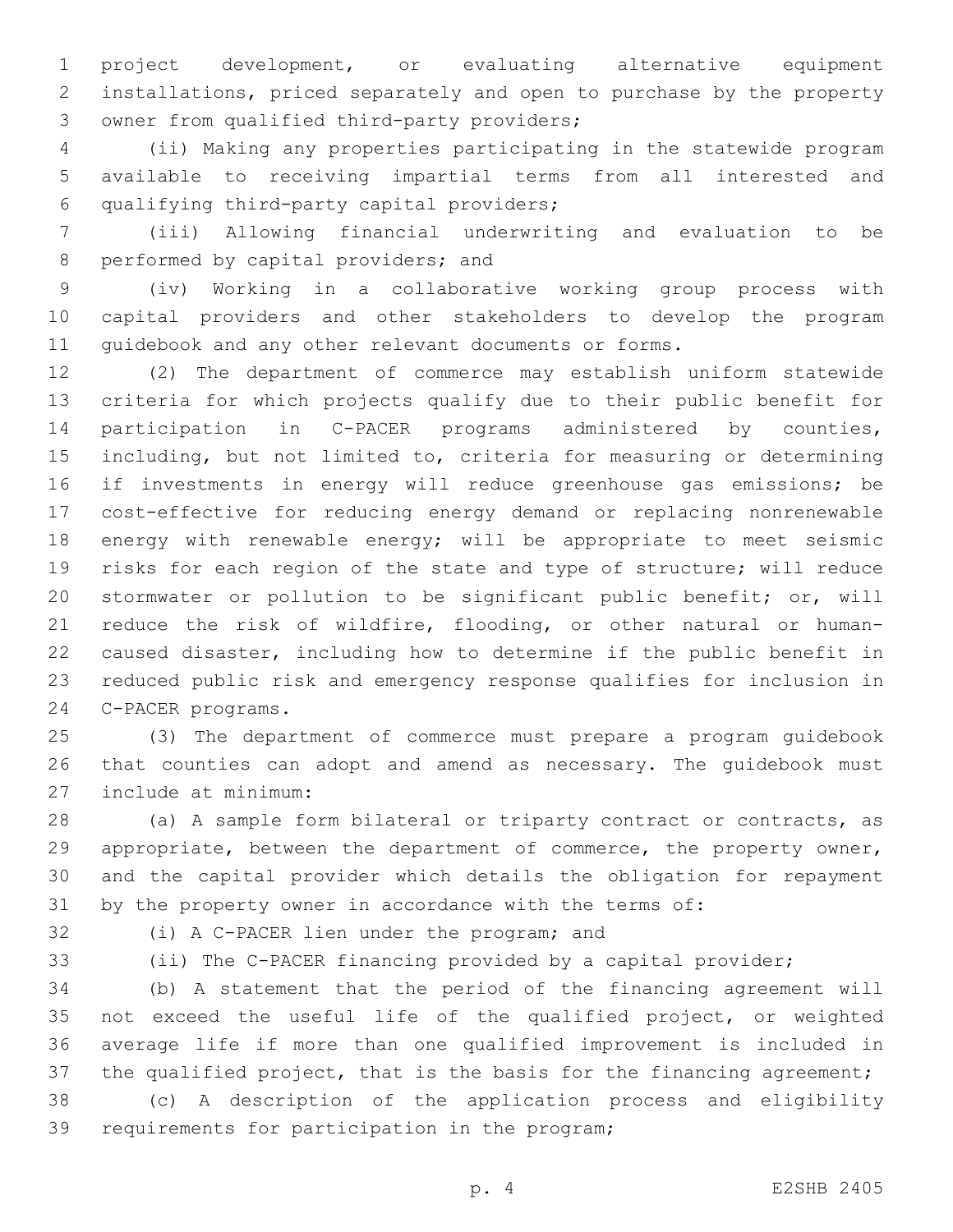(d) A statement explaining the lender consent requirement 2 provided in section 8 of this act;

 (e) A statement explaining the review requirement provided by 4 section 4 of this act;

 (f) A description of marketing and participant education services to be provided for the program; and6

 (g) A statement specifying that the county has no liability as a 8 result of the agreement.

 (4) The adopted county guidebook may include or incorporate by reference criteria or findings by the department of commerce pursuant to this section for determining if projects have adequate public benefit to participate in the C-PACER program administered by a 13 county.

 (5) The department of commerce must make the program guidebook available for public inspection on the department of commerce's web 16 site.

 NEW SECTION. **Sec. 4.** (1) The department of commerce must establish a C-PACER application and review process to review and evaluate project applications for C-PACER financing. The department of commerce may prescribe the form and manner of the application. As part of the application, each applicant must provide to the department of commerce a copy of the ordinance or resolution adopted by the county approving C-PACER financing for an area within the county. The department of commerce shall grant any application that satisfies the application criteria determined by the department of commerce. At a minimum, an applicant must demonstrate:

 (a) That the project provides a benefit to the public, in the form of energy or water resource conservation, reduced public health 29 risk, or reduced public emergency response risk.

 (b) For an existing building: (i) Where energy or water usage improvements are proposed, certification by a licensed professional engineer, or other professional listed in the program guidebook, stating that the proposed qualified improvements will either result 34 in more efficient use or conservation of energy or water, the reduction of greenhouse gas emissions, or the addition of renewable sources of energy or water, or (ii) where resilience improvements are proposed, certification by a licensed professional engineer stating that the qualified improvements will result in improved resilience.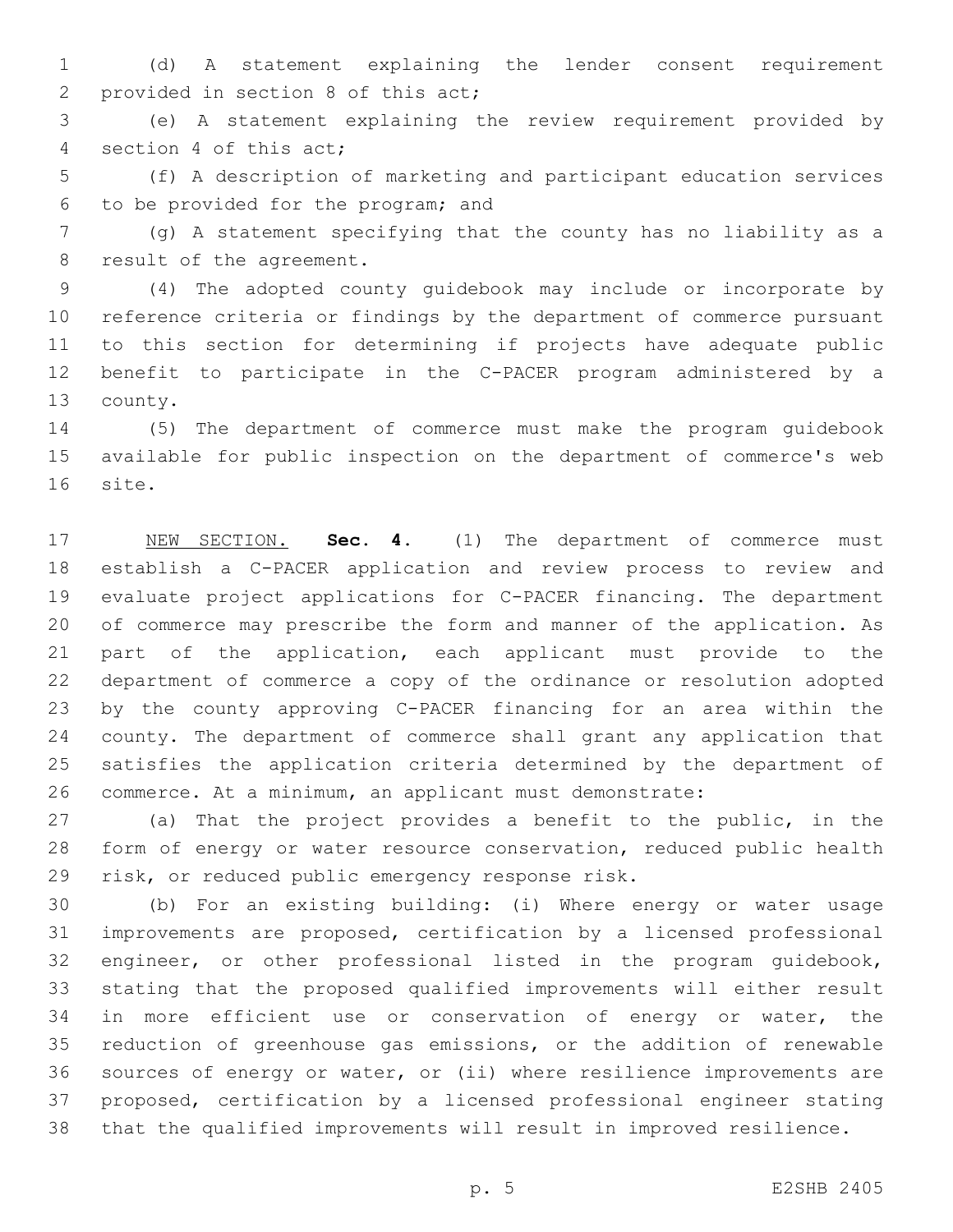(c) For new construction, certification by a licensed professional engineer stating that the proposed qualified improvements will enable the project to exceed the energy efficiency or water efficiency or renewable energy or renewable water or resilience requirements of the current building code.

 (2) The department of commerce may charge an application fee to cover the costs of establishing and conducting the application review 8 process.

 (3) Upon the denial of an application, the department of commerce must provide an opportunity for an adjudicative proceeding subject to 11 the applicable provisions of chapter 34.05 RCW.

 (4) After an approved project is completed, an applicant must provide the department of commerce written verification from one or more qualified independent third parties, as defined in the program guidebook, stating that the qualified project was properly completed 16 and is operating as intended.

 (5) The department of commerce must begin accepting applications and approving projects under this section on and after July 1, 2021.

 (6) The department of commerce may adopt rules to implement this 20 section.

 NEW SECTION. **Sec. 5.** (1) To adopt a program under this chapter, the governing body of a county must take the following actions:

(a) Adopt a resolution or ordinance that includes:

 (i) A statement that financing qualified projects is in the 25 public interest for safety, health, and other common good reasons;

 (ii) A description of the region in which the program is offered, 27 which:

 (A) May include the entire county, which may include both 29 unincorporated and incorporated territory; and

(B) Must be located wholly within the county's jurisdiction; and

 (iii) A statement of the time and place for a public hearing on 32 the proposed program; and

 (b) Hold a public hearing at which the public may comment on the 34 proposed program.

 (2) A county may designate more than one region. If multiple regions are designated, the regions may be separate, overlapping, or coterminous.37

 (3) Counties may amend the program guidebook prepared by the department of commerce under section 3 of this act as necessary.

p. 6 E2SHB 2405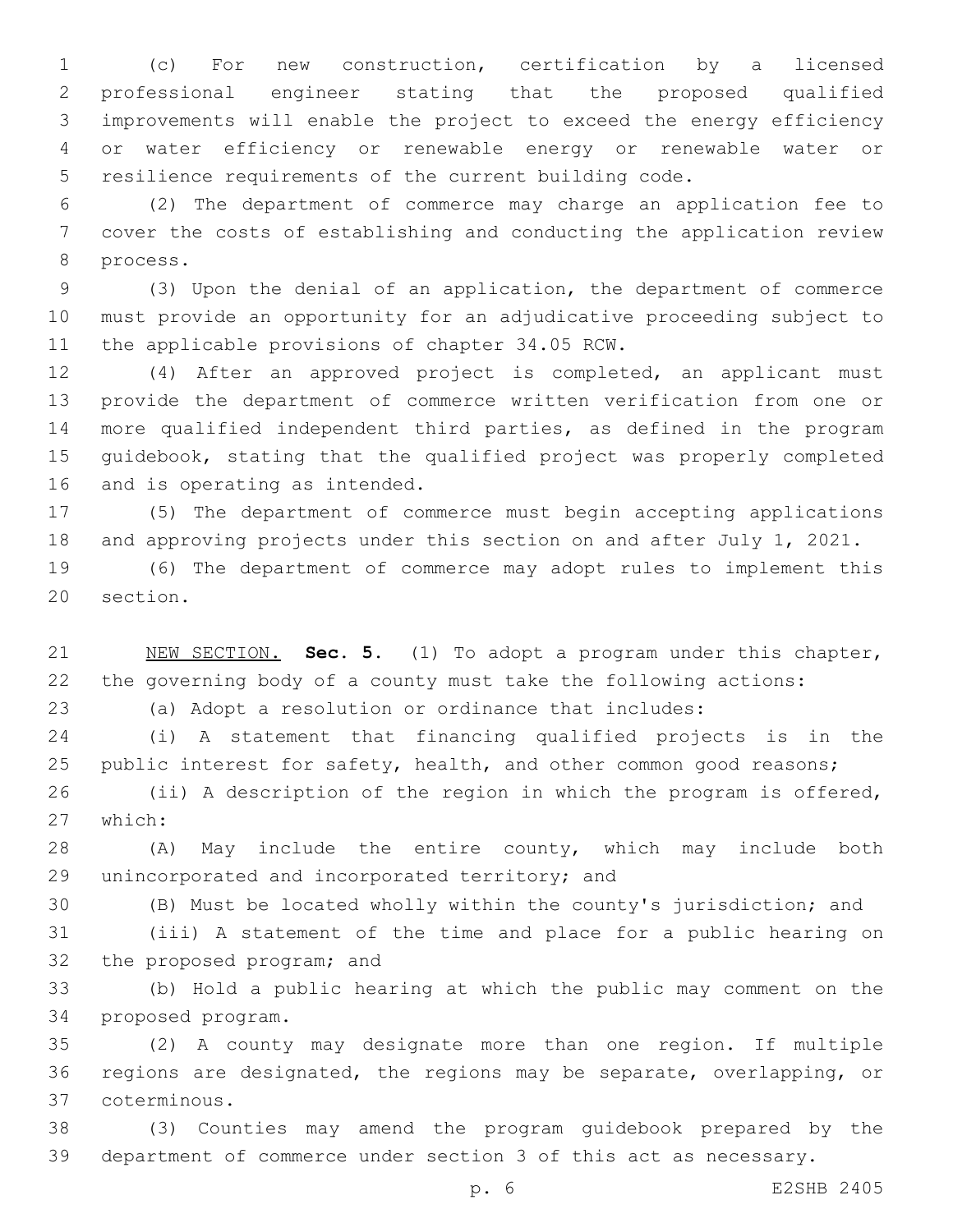(4) The resolution or ordinance adopted by a county under this subsection may incorporate the program guidebook or any amended versions of the program guidebook, as appropriate, by reference.

 (5) A county adopting a C-PACER program pursuant to this act may narrow the definition of "qualified improvements" to be consistent 6 with the county's climate goals.

 (6) Any combination of counties may agree to jointly implement a program under this chapter. If two or more counties implement a program jointly, a single public hearing held jointly by the cooperating counties is sufficient to satisfy the requirements of 11 this chapter.

 NEW SECTION. **Sec. 6.** (1) A county must record each C-PACER lien in the real property records of the county in which the property is located.

 (2) The recording under subsection (1) of this section must 16 contain:

- (a) The legal description of the eligible property;
- 18 (b) The name of each property owner;
- 19 (c) The date on which the lien was created;
- 20 (d) The principal amount of the lien; and

21 (e) The terms and length of the lien.

 NEW SECTION. **Sec. 7.** (1) The C-PACER lien amount plus any interest, penalties, and charges accrued or accruing on the C-PACER lien:

 (a) Takes precedence over all other liens or encumbrances except 26 a lien for taxes imposed by the state, a local government, or a junior taxing district on real property, which liens for taxes shall have priority over such benefit C-PACER lien, provided existing mortgage holder(s), if any, has provided written consent described in 30 section 8 of this act; and

 (b) Is a first and prior lien, second only to a lien for taxes imposed by the state, a local government, or a junior taxing district against the real property on which the C-PACER lien is imposed, from the date on which the notice of the C-PACER lien is recorded until the C-PACER lien, interest, penalty, and charges accrued or accruing 36 are paid.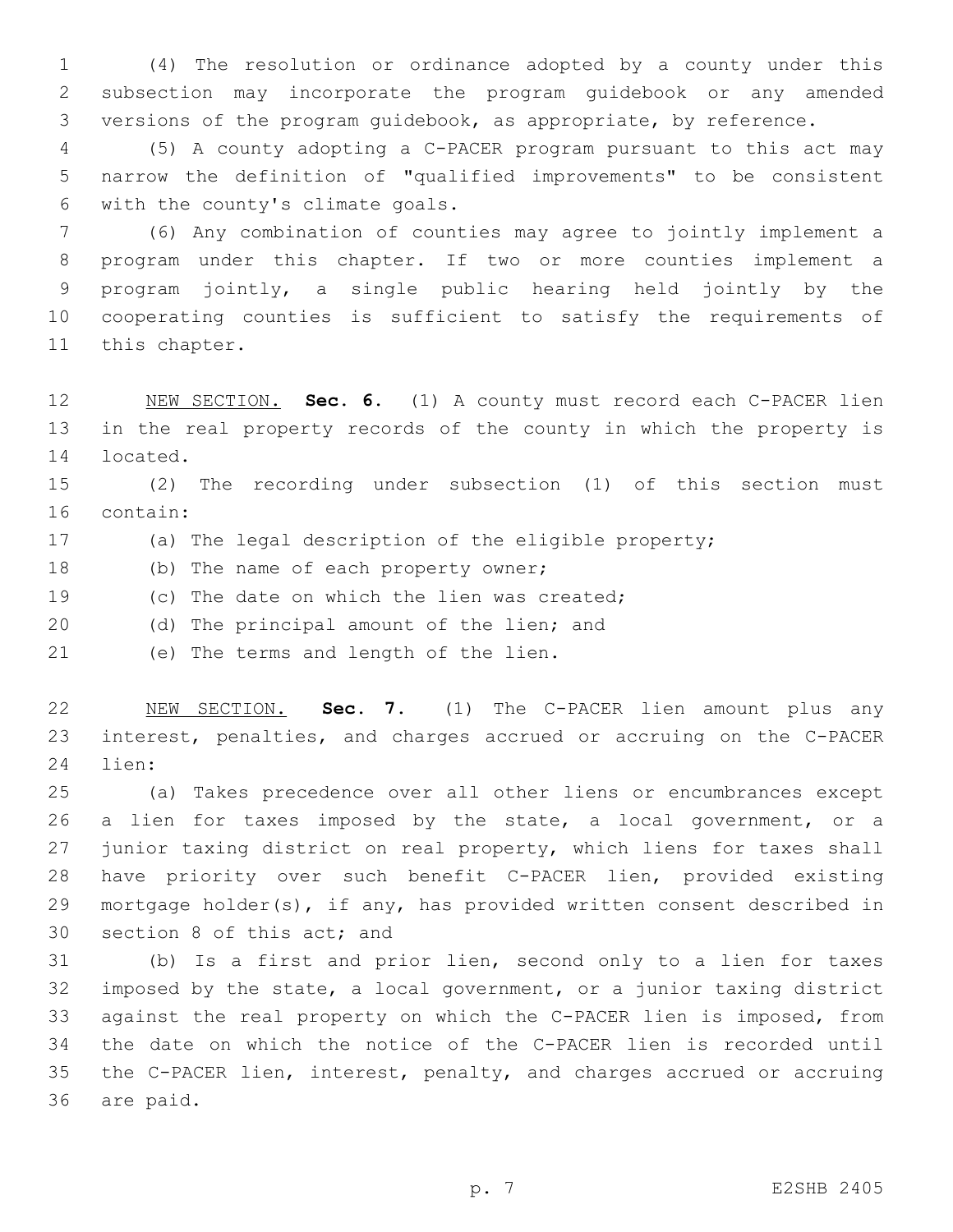(2) The C-PACER lien runs with the land, and that portion of the C-PACER lien that has not yet become due is not accelerated or 3 eliminated by foreclosure of a property tax lien.

 (3) Delinquent installments due on a C-PACER lien incur interest and penalties as specified in the financing agreement.

 (4) After the C-PACER lien is recorded as provided in this section, the C-PACER lien may not be contested on the basis that the improvement is not a qualified improvement or that the project is not 9 a qualified project.

 (5) Collection and enforcement of delinquent C-PACER liens or C- PACER financing installment payments, including foreclosure, shall remain the responsibility of the capital provider.

 (6) After the expiration of one year from the date of delinquency, the capital provider may foreclose and enforce the lien by a civil action in the court having jurisdiction in the manner prescribed for the judicial foreclosure of a mortgage. The court shall have the power to order the sale of the property. In any action brought to foreclose a lien, the owner shall be joined as a party. The interest in the real property of any person who, prior to the commencement of the action, has a recorded interest in the property, 21 or any part thereof, shall not be foreclosed or affected unless they 22 are joined as a party.

 (7) The capital provider may sell or assign, for consideration, any and all liens received from the participating county. The capital provider or their assignee shall have and possess the same powers and rights at law or in equity to enforce the C-PACER lien in the same manner as described in subsection (6) of this section.

 NEW SECTION. **Sec. 8.** (1) Before a capital provider may enter into a financing agreement to provide C-PACER financing of a qualified project to a record owner of any eligible property, the department of commerce must receive written consent from any holder of a lien, mortgage, or security interest in the real property that the property may participate in the program and that the C-PACER lien will take precedence over all other liens except for a lien for taxes as described in section 7 of this act.

 (2) Before a capital provider may enter into a financing agreement to provide C-PACER financing of a qualified project to the record owner of any multifamily residential real property with five or more dwelling units, the department of commerce must also receive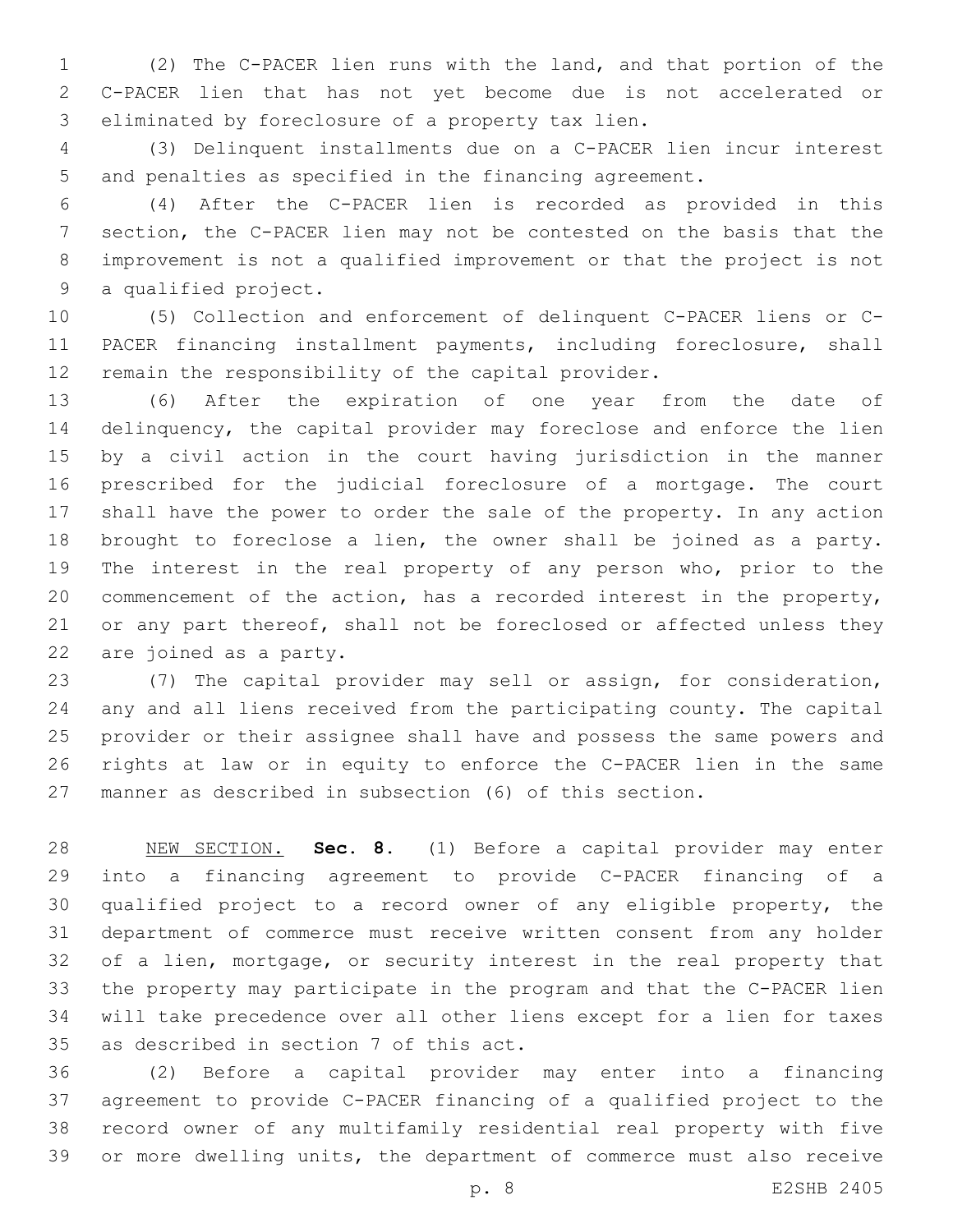written consent from any and all holders of affordable housing covenants, restrictions, or regulatory agreements in the real property that the property may participate in the program and that the C-PACER lien will take precedence over all other liens except for a lien for taxes as described in section 7 of this act.

 NEW SECTION. **Sec. 9.** The C-PACER financing through a program established under this chapter may include:

 (1) The cost of materials and labor necessary for installation or 9 modification of a qualified improvement;

- 10 (2) Permit fees;
- 11 (3) Inspection fees;

12 (4) Lender's fees;

(5) Program application and administrative fees;

- 14 (6) Project development and engineering fees;
- (7) Third-party review fees, including verification review fees;
- 16 (8) Capitalized interest;
- 17 (9) Interest reserves;
- (10) Escrow for prepaid property taxes and insurance; or

 (11) Any other fees or costs that may be incurred by the property owner incident to the installation, modification, or improvement on a 21 specific or pro rata basis.

 NEW SECTION. **Sec. 10.** The proposed C-PACER financing for a qualified project may authorize the property owner to:

 (1) Purchase directly the related equipment and materials for the installation or modification of a qualified improvement; and

 (2) Contract directly, including through lease, power purchase agreement, or other service contract, for the installation or 28 modification of a qualified improvement.

 NEW SECTION. **Sec. 11.** A county that adopts a program and designates a program region under this chapter may not:

 (1) Make the issuance of a permit, license, or other authorization from the county to a person who owns property in the region contingent on the person entering into a written contract to repay the financing of a qualified project under this chapter; or

 (2) Otherwise compel a person who owns property in the region to enter into a written contract to repay the financing of a qualified 37 project under this chapter.